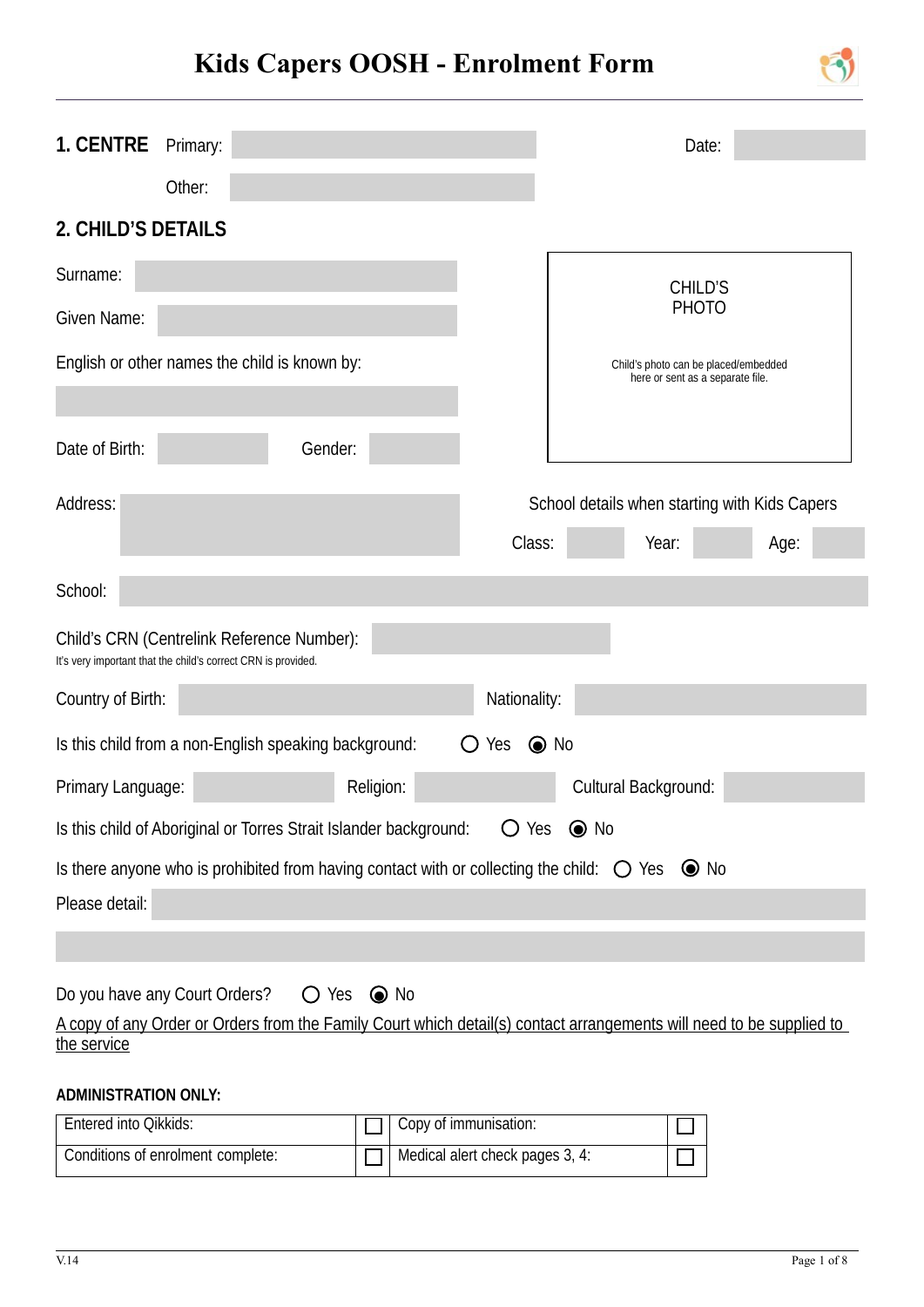

# **3. PARENT/ GUARDIAN DETAILS**

|                                        | Parent 1   |                                                                                |  | Parent 2       |                                                             |                    |
|----------------------------------------|------------|--------------------------------------------------------------------------------|--|----------------|-------------------------------------------------------------|--------------------|
| Given Name:                            |            |                                                                                |  |                |                                                             |                    |
| Family Name:                           |            |                                                                                |  |                |                                                             |                    |
| Address:                               |            |                                                                                |  |                |                                                             |                    |
| Home Phone:                            |            |                                                                                |  |                |                                                             |                    |
| Mobile Phone:                          |            |                                                                                |  |                |                                                             |                    |
| Email:                                 |            |                                                                                |  |                |                                                             |                    |
| Date of Birth:                         |            |                                                                                |  |                |                                                             |                    |
| ** Primary Carer<br>for Centrelink:    | ⊙ Yes ○ No |                                                                                |  | $\bigcirc$ Yes | $\odot$ No                                                  |                    |
| ** CRN:                                |            |                                                                                |  |                |                                                             |                    |
| Relation to Child:                     |            |                                                                                |  |                |                                                             |                    |
| Occupation:                            |            |                                                                                |  |                |                                                             |                    |
| Emloyment<br>Status:                   |            | $\bigcirc$ Full Time $\bigcirc$ Part Time $\bigcirc$ Casual $\bigcirc$ Student |  |                | $\bigcirc$ Full Time $\bigcirc$ Part Time $\bigcirc$ Casual | $\bigcirc$ Student |
| Employer's<br>Name:                    |            |                                                                                |  |                |                                                             |                    |
| Phone:                                 |            |                                                                                |  |                |                                                             |                    |
| Address:                               |            |                                                                                |  |                |                                                             |                    |
| Are you a single<br>supporting parent: | ○ Yes ● No |                                                                                |  | O Yes O No     |                                                             |                    |
| Religion:                              |            |                                                                                |  |                |                                                             |                    |
| Nationality:                           |            |                                                                                |  |                |                                                             |                    |
| Languages<br>spoken at home:           |            |                                                                                |  |                |                                                             |                    |
| Cultural<br>Background:                |            |                                                                                |  |                |                                                             |                    |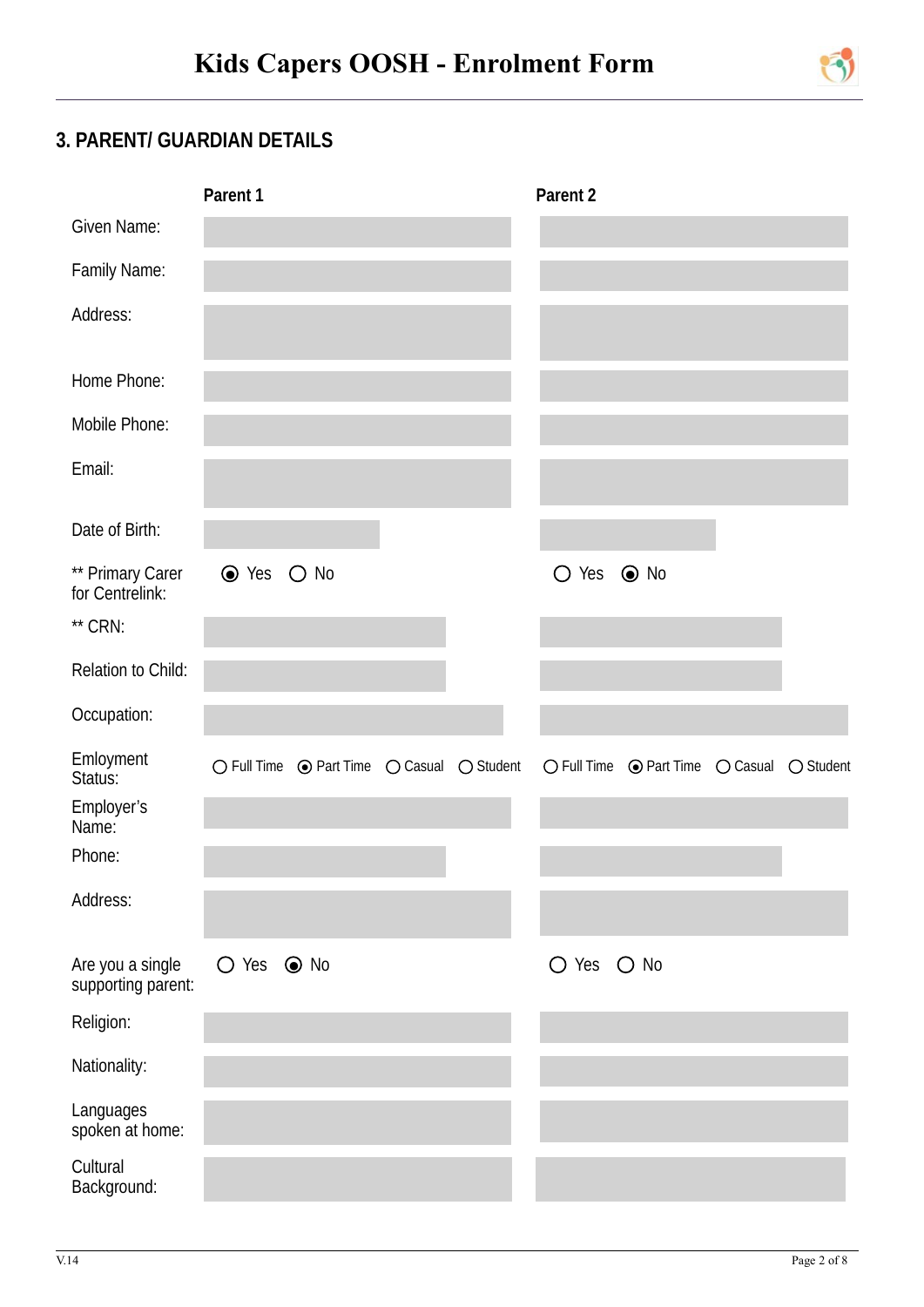# **Kids Capers OOSH - Enrolment Form**



| Is there an<br>external agency<br>involved: | $\bigcirc$ Yes $\bigcirc$ No         | $\bigcirc$ Yes $\bigcirc$ No                |  |  |
|---------------------------------------------|--------------------------------------|---------------------------------------------|--|--|
|                                             | Agency Name:                         | Agency Name:                                |  |  |
| Indigenous<br>Background:                   | Aboriginal<br>Torres Strait Islander | Aboriginal<br><b>Torres Strait Islander</b> |  |  |
| OK to Receive<br>Statements:                | $\odot$ Yes<br>$\bigcirc$ No         | $\odot$ Yes $\odot$ No                      |  |  |

Note: \*\* it's important that you provide correct details around Centrelink, i.e. primary parent, CRN, DOB.

## **4. DETAILS OF CARE – COMPLYING WRITTEN ARRANGEMENT (CWA) for CHILD CARE SUBSIDY (CCS)**

Start Date:

 $\overline{a}$ 

Please indicate the **permanent days (routine sessions)** your child will be attending by placing a tick in the box you require.

|                                     | <b>MON</b> | <b>TUE</b> | <b>WED</b> | THU | <b>FRI</b> |
|-------------------------------------|------------|------------|------------|-----|------------|
| Before school care<br>Day attending |            |            |            |     |            |
| After school care<br>Day attending  |            |            |            |     |            |
| <b>Vacation Care</b>                |            |            |            |     |            |

Do you wish to use Before/After School Care on a casual basis? Will your child be utilising Vacation Care Program?

| Yes |         | $\odot$ No |
|-----|---------|------------|
| Yes | $\odot$ | No         |

Please acknowledge that the above details form the basis of a CWA, between yourself and Julie-Ann Ferguson ABN 73 406 078 554 (provider) for the purposes of you claiming CCS. Session times and regular fees are displayed on our Web site. The routine and casual sessions marked above may change from time to time.

Acknowledged:  $\odot$  Yes  $\odot$  No

#### **5. MEDICAL HISTORY**

**It is important to keep this information current at all times. Special medical needs of disabilities will not affect your child's acceptance into the centre.**

| Medicare Number (emergency use only): | Valid to Date: |  |
|---------------------------------------|----------------|--|
| <b>Childs Reference Number:</b>       |                |  |
| Doctor/Medical Centre Name:           |                |  |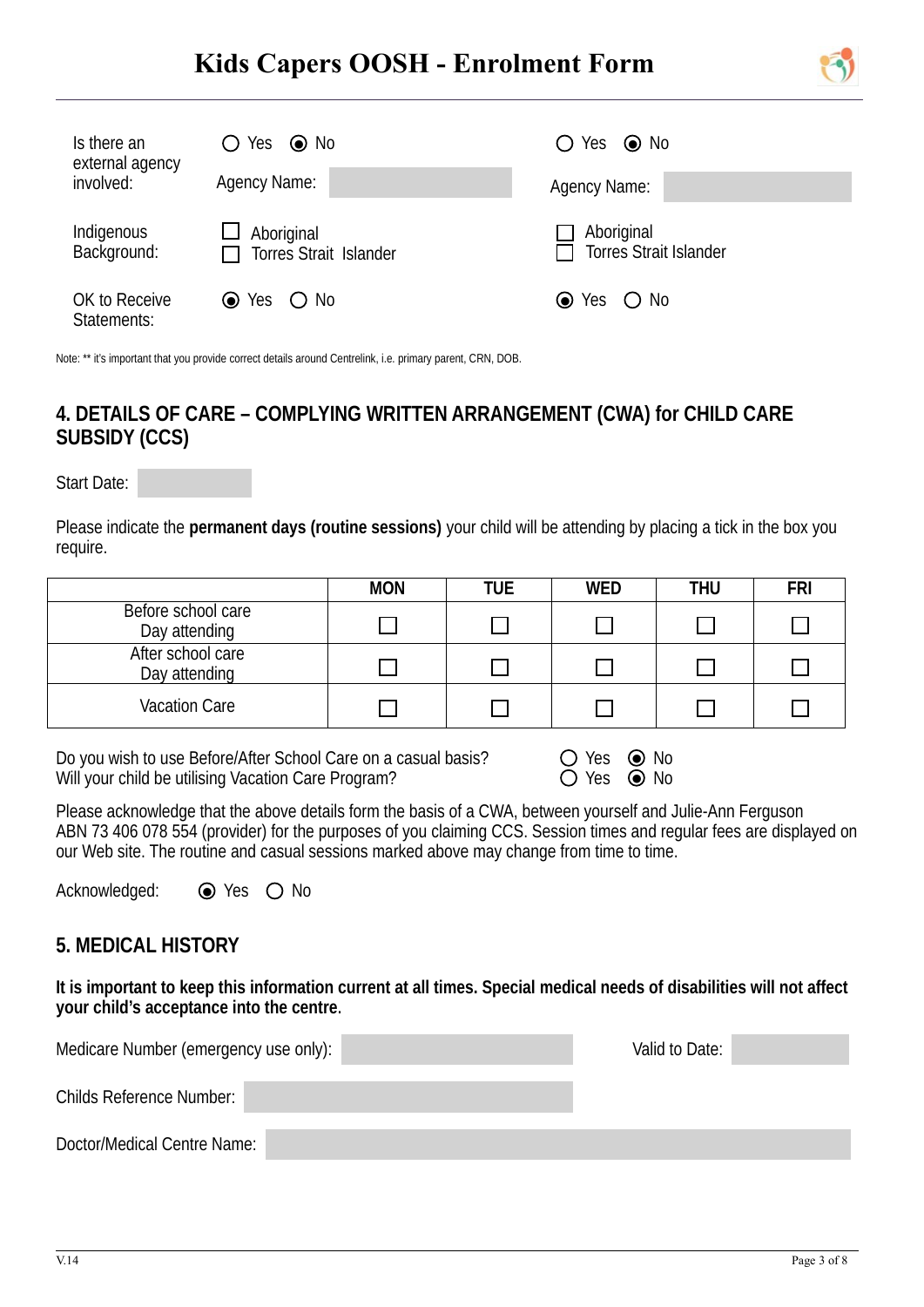

| Address:                                                                                                                                               | Phone:                                                                                                                                                                                                                                             |
|--------------------------------------------------------------------------------------------------------------------------------------------------------|----------------------------------------------------------------------------------------------------------------------------------------------------------------------------------------------------------------------------------------------------|
| <b>Family Dentist:</b>                                                                                                                                 |                                                                                                                                                                                                                                                    |
| Address:                                                                                                                                               | Phone:                                                                                                                                                                                                                                             |
| Does your child have an ongoing medical condition?                                                                                                     | $O$ Yes<br>$\odot$ No<br>If yes, please provide details:                                                                                                                                                                                           |
| Do you have a care plan for the treatment of this condition? $\bigcirc$ Yes $\bigcirc$ No                                                              | Please attach:                                                                                                                                                                                                                                     |
| $O$ Yes $\odot$ No<br>Does your child need regular medication?<br>(Have you filled in a medication form)                                               | If yes, please give details:                                                                                                                                                                                                                       |
| $\odot$ No<br>Has your child ever been hospitalised?<br>$O$ Yes                                                                                        | If yes, please provide details:                                                                                                                                                                                                                    |
| Does your child have any allergies and/or anaphylaxis?<br>(Have you filled in Action Plan Form for Allergy/Anaphylaxis)                                | $\odot$ No<br>$\bigcirc$ Yes<br>If yes, please provide details:                                                                                                                                                                                    |
| Has your child been immunised? $\bullet$ Yes $\circledcirc$ No<br>has passed<br>If NO you will need to have a signed exemption letter from your Doctor | If YES your child's immunisation will need to be photocopied, kept on file and updated whenever necessary. If your child<br>is not immunised and an outbreak occurs in the centre, you will be asked to keep your child at home until the outbreak |
| Immunisation records on file:<br>$OYes$ $\odot$ No                                                                                                     |                                                                                                                                                                                                                                                    |
| Sighted by:                                                                                                                                            | Date:                                                                                                                                                                                                                                              |

# **6. CHILDREN WITH ADDITIONAL NEEDS**

Two (2) weeks' notice is required if you wish to enrol your child with Special Needs. This time will be used to discuss additional support arrangements or the need to apply for funding for an additional worker. The due course of the approval process is approximately two weeks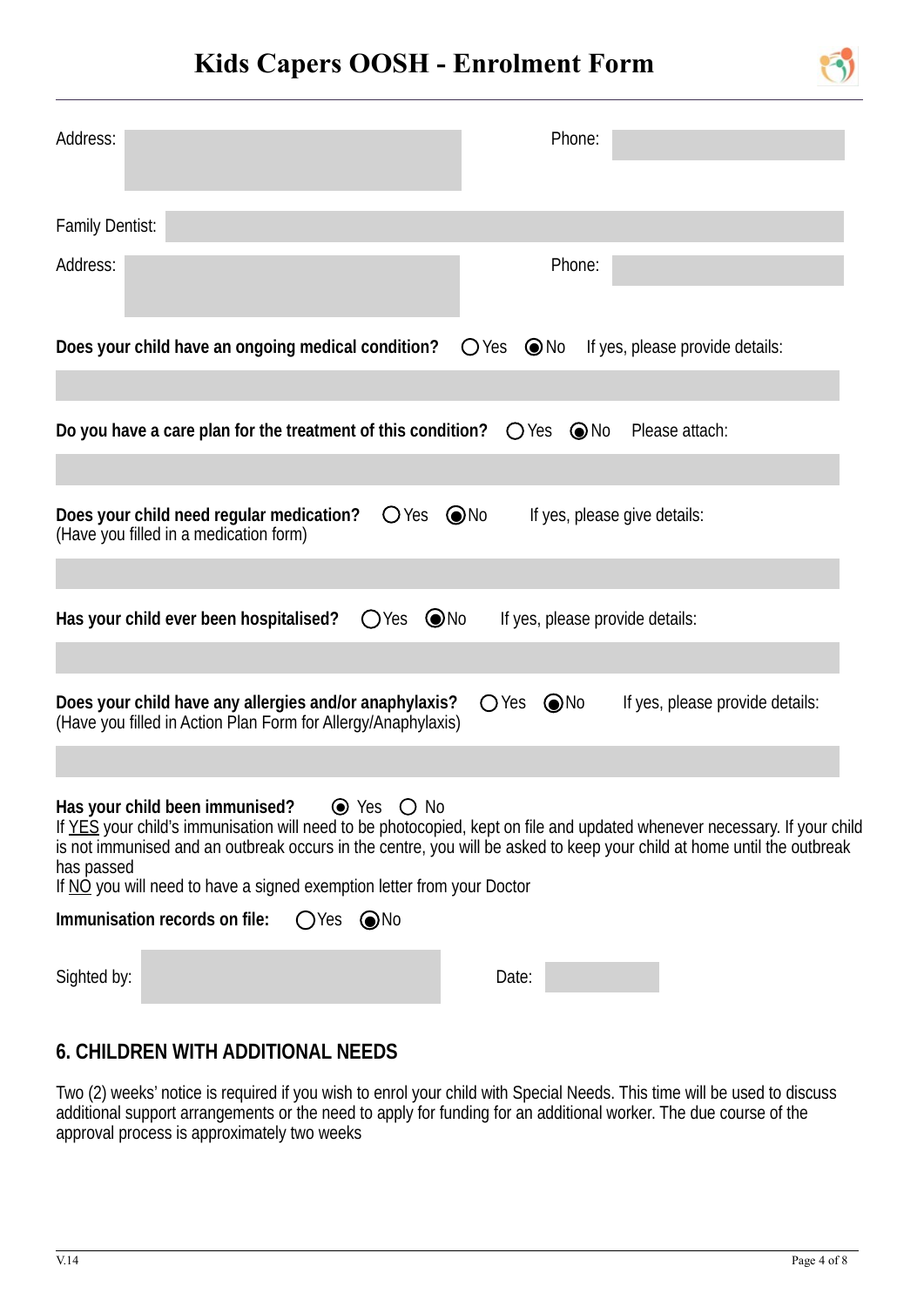

# **7. DIET**

| Does your child have any particular dietary requirements or restrictions?<br>$OYes$ $ONo$<br>(Vegetarian, religious, medical). If yes, please give details:                       |
|-----------------------------------------------------------------------------------------------------------------------------------------------------------------------------------|
|                                                                                                                                                                                   |
| Is there any activity your child cannot participate in due to?<br>$OYes$ $\odot$ No<br><b>(Religious/lifestyle choices).</b> If yes, please give details:                         |
| Is your child allergic to any foods?<br>If yes, please provide details:<br>OYes<br>$\odot$ No                                                                                     |
| Is there any food your child particularly likes?<br>$\odot$ Yes<br>$\bigcap$ No<br>If yes, please provide details:                                                                |
| $\odot$ No<br>Is there any food your child dislikes?<br>$O$ Yes<br>If yes, please provide details:                                                                                |
| <b>8. GENERAL NEEDS</b><br>In endeavouring to provide quality care for your child, please indicate how we can best meet your child's<br>needs.                                    |
| Does your child suffer from any fears/phobias<br>$O$ Yes<br>$\odot$ No<br>If yes, please provide details:                                                                         |
| Are there any words that we need to know that have special meaning for your child? $\bigcirc$ Yes $\bigcirc$ No<br>If yes, please give details: (Please translate if appropriate) |
| $\odot$ No<br>If yes, please provide details:<br>Has your child attended child care before?<br>$\bigcirc$ Yes                                                                     |
| What do you believe to be your child's strengths?<br>What are your child's interests/hobbies?                                                                                     |
|                                                                                                                                                                                   |
|                                                                                                                                                                                   |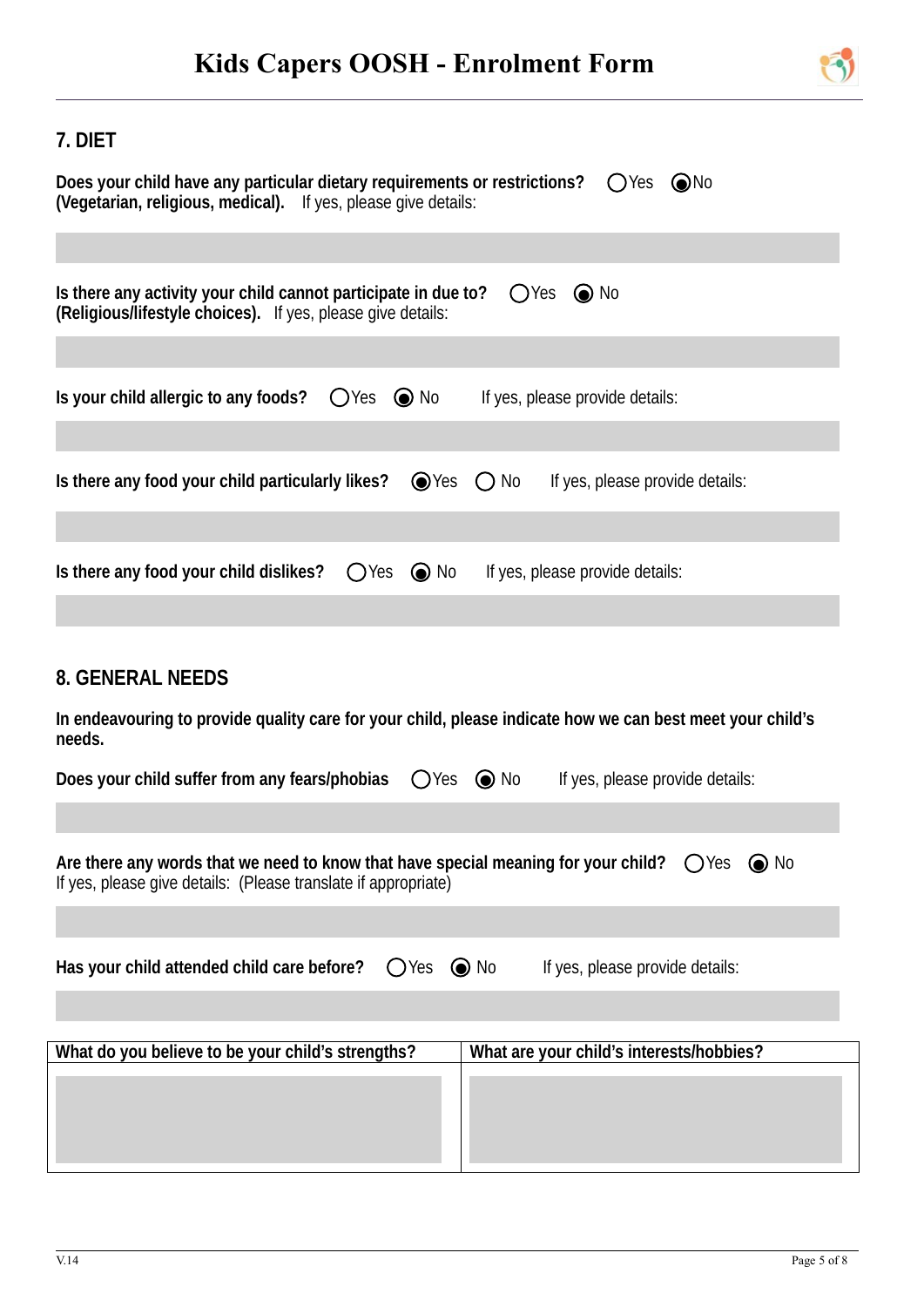

## **9. EMERGENCY CONTACTS/AUTHORISED NOMINEES**

 $\overline{a}$ 

Please provide LOCAL contacts who will be able to collect the child in case of emergency if the centre is unable to contact the parents.

| <b>Details</b>                             | Contact 1                                                                                                                                                                                                                                                                                                                                                                                                                                                                                                                                         | <b>Contact 2</b>                                                                                                                                                                                                                                                                                                                                                                                                                                                                                                                                  |
|--------------------------------------------|---------------------------------------------------------------------------------------------------------------------------------------------------------------------------------------------------------------------------------------------------------------------------------------------------------------------------------------------------------------------------------------------------------------------------------------------------------------------------------------------------------------------------------------------------|---------------------------------------------------------------------------------------------------------------------------------------------------------------------------------------------------------------------------------------------------------------------------------------------------------------------------------------------------------------------------------------------------------------------------------------------------------------------------------------------------------------------------------------------------|
| Full Name:                                 |                                                                                                                                                                                                                                                                                                                                                                                                                                                                                                                                                   |                                                                                                                                                                                                                                                                                                                                                                                                                                                                                                                                                   |
| Relationship to<br>child:                  |                                                                                                                                                                                                                                                                                                                                                                                                                                                                                                                                                   |                                                                                                                                                                                                                                                                                                                                                                                                                                                                                                                                                   |
| Address:                                   |                                                                                                                                                                                                                                                                                                                                                                                                                                                                                                                                                   |                                                                                                                                                                                                                                                                                                                                                                                                                                                                                                                                                   |
| Mobile:                                    |                                                                                                                                                                                                                                                                                                                                                                                                                                                                                                                                                   |                                                                                                                                                                                                                                                                                                                                                                                                                                                                                                                                                   |
| Home Ph:                                   |                                                                                                                                                                                                                                                                                                                                                                                                                                                                                                                                                   |                                                                                                                                                                                                                                                                                                                                                                                                                                                                                                                                                   |
| Work Ph:                                   |                                                                                                                                                                                                                                                                                                                                                                                                                                                                                                                                                   |                                                                                                                                                                                                                                                                                                                                                                                                                                                                                                                                                   |
| <b>Please Tick</b><br>Appropriate<br>boxes | <b>Emergency Contact</b><br><b>Authorised Collector</b><br>Permission for Excursion<br>Consent to medical treatment of or to authorise the<br>administration of medication to your child and medical<br>treatment from a medical practitioner, ambulance services,<br>dentist as well as to authorise the contacting of emergency<br>vehicles as necessary and for the transportation of my child<br>by ambulance.<br>Contact is aware they have been nominated.<br>Authorised to authorise Kids Capers OOSH to take child out<br>of the service. | <b>Emergency Contact</b><br><b>Authorised Collector</b><br>Permission for Excursion<br>Consent to medical treatment of or to authorise the<br>administration of medication to your child and medical<br>treatment from a medical practitioner, ambulance services,<br>dentist as well as to authorise the contacting of emergency<br>vehicles as necessary and for the transportation of my child<br>by ambulance.<br>Contact is aware they have been nominated.<br>Authorised to authorise Kids Capers OOSH to take child out of<br>the service. |
| Nominee<br>Signature:                      |                                                                                                                                                                                                                                                                                                                                                                                                                                                                                                                                                   |                                                                                                                                                                                                                                                                                                                                                                                                                                                                                                                                                   |
| Parent<br>Signature:                       |                                                                                                                                                                                                                                                                                                                                                                                                                                                                                                                                                   |                                                                                                                                                                                                                                                                                                                                                                                                                                                                                                                                                   |

| give permission for the persons listed under Emergency Contacts                                                                    |
|------------------------------------------------------------------------------------------------------------------------------------|
| to drop off or collect my child listed on this application. I further agree to keep the centre updated in writing of any           |
| changes to these contacts. I understand that in keeping with the Child Care Legislation my child will not be released into the     |
| care of an unfit and / or person under the age of 18 years, or any person not listed on this form as a parent, emergency           |
| contact or authorised collector. I understand that non-custodial parents (as determined by a current court order only) will not be |
| given access to the children.                                                                                                      |

Please Note: All collectors must be aware that they need to collect the child by close of business (6:00pm). Failure to do so will result in a late pickup fee. Unfamiliar authorised collectors & emergency contacts of the child will be required to present photographic ID such as a Drivers Licence, 18+Card, Seniors Card or Passport before being granted access to the child.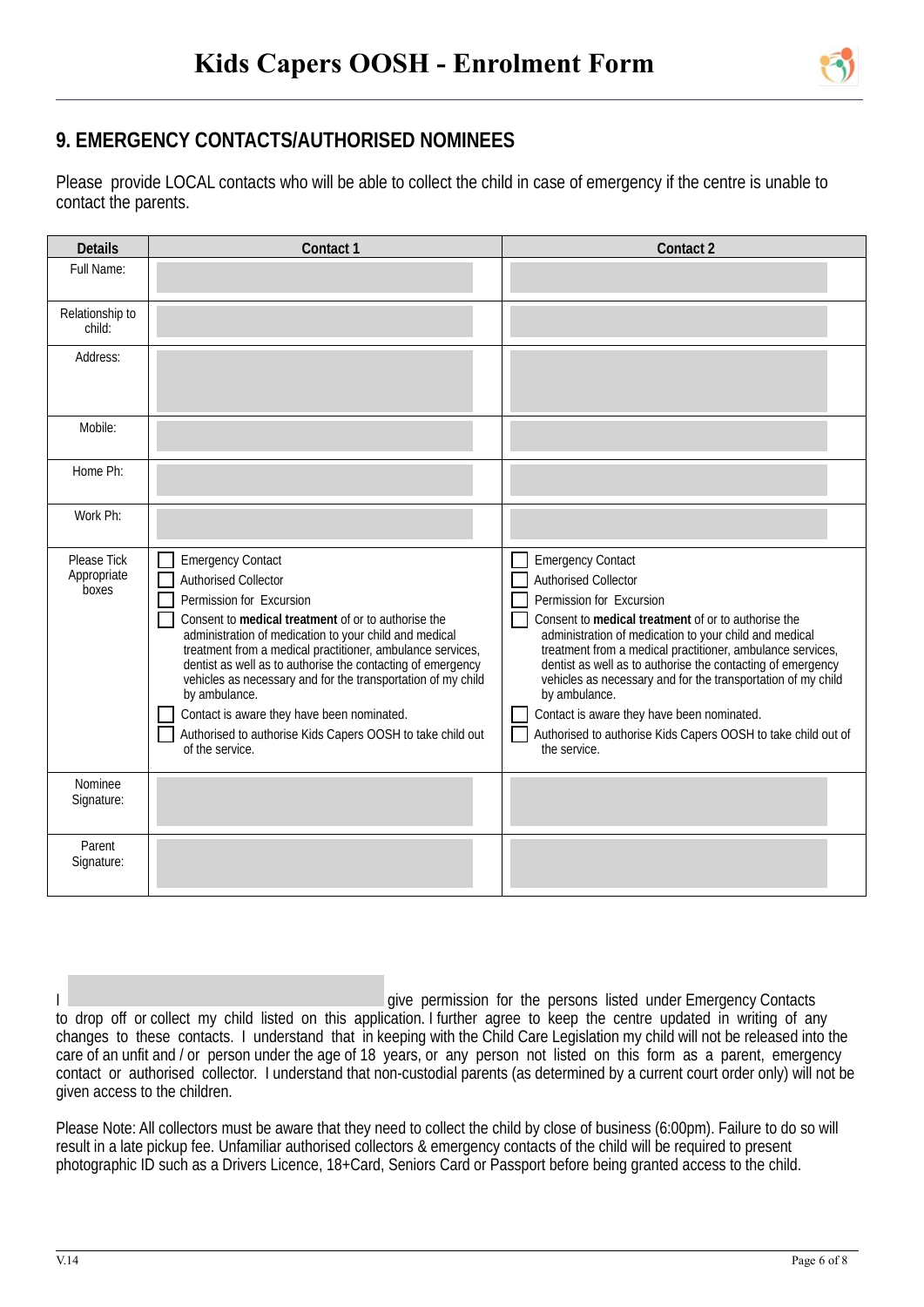## **10. CONSENT**

 $\overline{a}$ 

I give the following consents for my child:

| Do you allow your child to be photographed at the centre or on excursions, to be used in displays at the    |                   | $OYes$ $\odot$ No |
|-------------------------------------------------------------------------------------------------------------|-------------------|-------------------|
| centre?                                                                                                     |                   |                   |
| Do you allow your child's photo to be used on the Centre's website?                                         | ○Yes ⊙ No         |                   |
| Travel Consent – Walking (Stanmore Public School only) I give consent for my child to travel from school to | ○Yes ⊙ No         |                   |
| the OOSH service by walking. I understand that due care will be taken at all times by Kids Capers employees |                   |                   |
| and that the employees cannot be held responsible for any damage or injury occurring during travel.         |                   |                   |
| Do you give permission for WWCC cleared students from TAFE or University to do child studies and            | ○Yes ⊙ No         |                   |
| observations of your child?                                                                                 |                   |                   |
| Is your child immunised? Please bring immunisation record.                                                  | ○Yes ⊙ No         |                   |
| Do you give the centre permission to apply 30+ sunscreen and/or insect repellent to your child?             | $OYes$ $\odot$ No |                   |
| Do you give permission for your child to watch "G" or "PG" rated movies at the centre?                      | ○Yes ⊙ No         |                   |
| Do you give permission for your child to go on local walking excursions? Additional authorisation will      | ○Yes ⊙ No         |                   |
| be sought for additional excursions and vacation care.                                                      |                   |                   |
| I understand any person collecting my child, including myself is a person authorised to collect, is in a    | ○Yes ⊙ No         |                   |
| fit condition and over 18 years of age.                                                                     |                   |                   |
| I understand that no child/ren will be sent home or any place, by walking or any mode of transport          | ○Yes ⊙ No         |                   |
| unless accompanied by an authorised adult. We do not authorise anyone to organise transport for a           |                   |                   |
| child travelling alone or with other children.                                                              |                   |                   |
| Do you wish your child to be assisted with homework at the centre?                                          | ○Yes ⊙ No         |                   |
| I allow my child to have their face painted during programmed activities.                                   | ○Yes ⊙ No         |                   |
| allow my child to have their hair decorated with coloured hair spray.                                       | ○Yes ⊙ No         |                   |
| To participate in regular recreational activity program operated by Kids Capers. These may be               | $OYes$ $\odot$ No |                   |
| soccer, football, ball games, running games, dancing, skipping, climbing, etc. I understand that some       |                   |                   |
| of the activities in which they participate will be rough/non-violent play that may be physically and       |                   |                   |
| emotionally demanding. My child's participation in any activity is voluntary and not compulsory.            |                   |                   |
| Kids Capers educators will deliver daily exercise as part of the duty of care.                              |                   |                   |

## **11. CONDITIONS OF ENROLMENT AND SIGNED DECLARATION**

#### **Parent/Guardian Responsibilities.**

Please indicate you have understood the conditions of enrolment by ticking the corresponding box.

- I understand that there will be no refunds or credit given for Vacation bookings if I cancel any of my children's  $\Box$ enrolments, unless 2 weeks written notice is given.
- I understand that in an emergency, my child will travel to the nearest hospital by ambulance accompanied by a  $\Box$ Kids Capers Educator. Parent/s will be contacted immediately. If parents are not contactable then nominated
- Emergency contact will be called. Ambulance and medical cost/s are to be paid by the parent.  $\Box$
- I consent to medical treatment for my child/ren from a registered medical practitioner, hospital, ambulance  $\Box$ service or dentist. I also authorise transportation by an ambulance service if necessary.
- I understand that medication will only be administered to my child only if the 'Authority to Administer Medication  $\Box$ Form' is completed and signed. It is necessary that the medication is in its original container, labelled by a chemist with the child's name on the medication/s, the medication is correct and the medication has not expired.
- I have read and abide by the centre's Medication Policy.  $\Box$
- I understand that if my child is injured and is treatable at the centre, an educator who holds a 'Senior First Aid'  $\Box$ certificate will apply treatment and record it in the 'Incident Record Form'. The educator will also notify the parent by phone or upon pick-up.